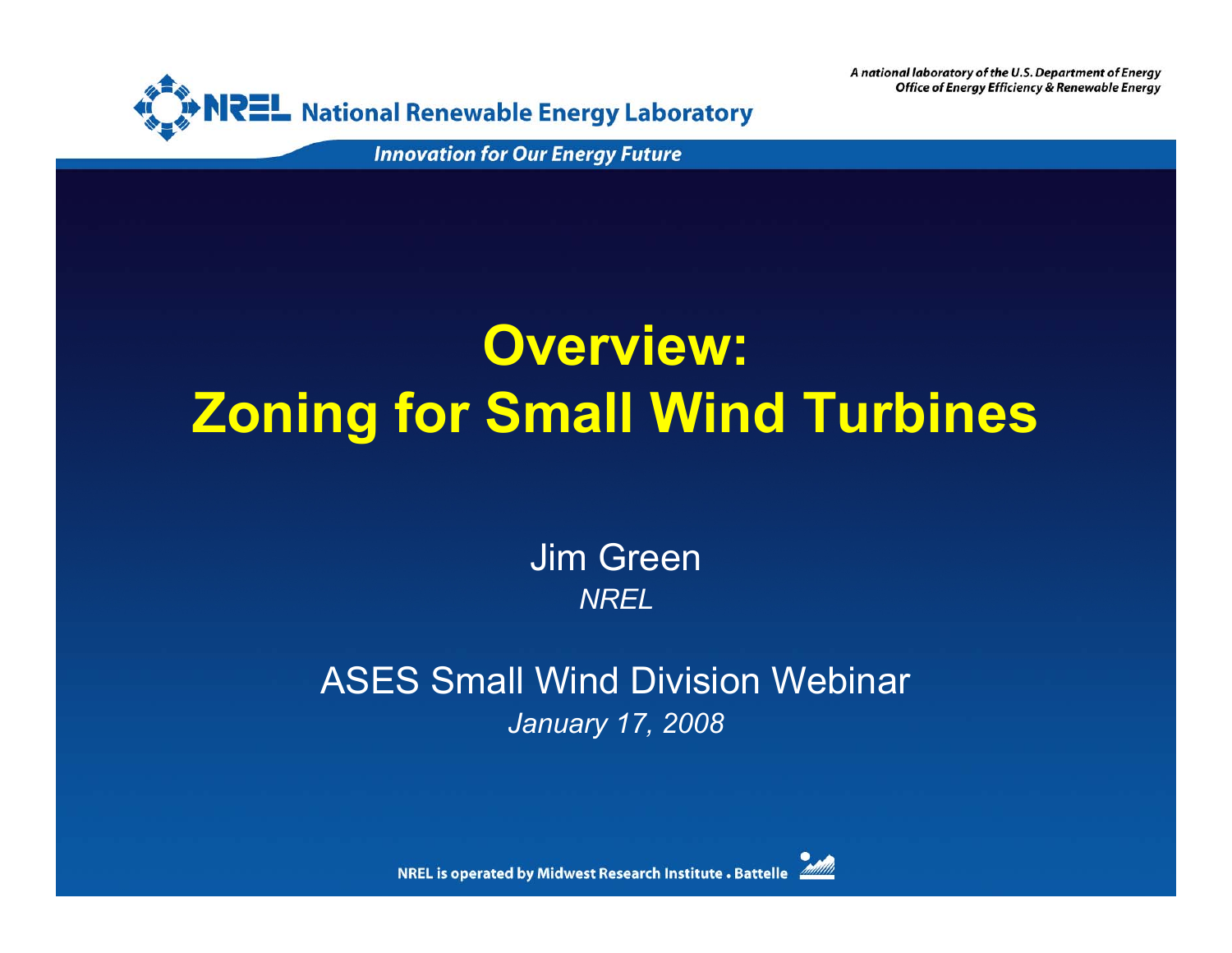## **Zoning Basics**

- Zoning is one form of land use law
- $\bullet$  Based on legal principle of "police power:" the power to regulate in order to promote the health, morals, safety, and general welfare of the community
- Zoning authority originates from state laws called "zoning enabling legislation"
	- *Standard Zoning Enabling Act*, Dept. of Commerce, 1920s
- Enabling legislation delegates land use authority to local jurisdictions, "Home Rule"
	- counties, parishes, boroughs, townships, municipalities, cities, villages, etc.

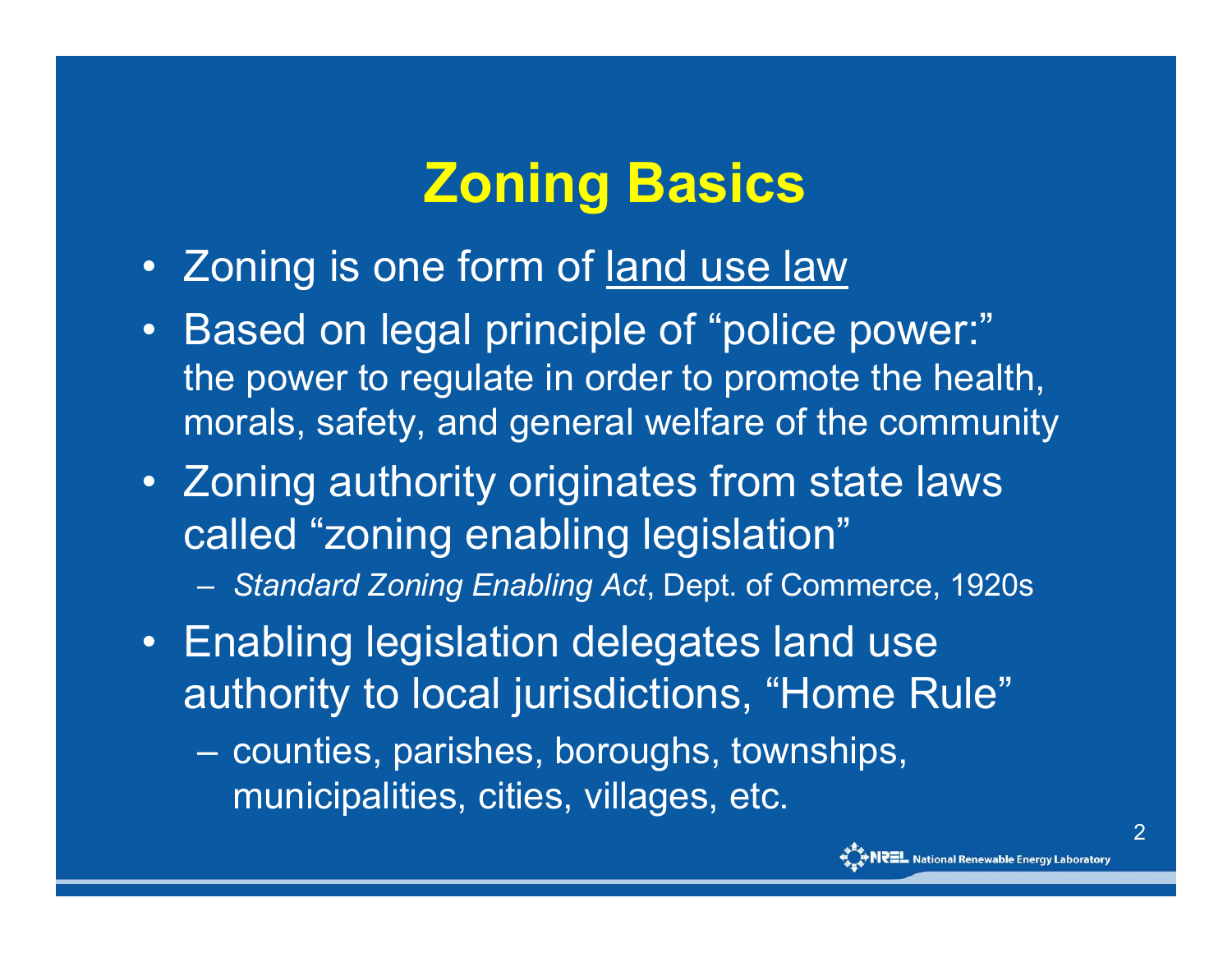## **Zoning is Daunting**

- 3,034 counties (National Association of Counties)
- •16,504 townships
- 19,429 municipalities (National League of Cities)

Total: 38,967

冒

≞

**ELR** 

*Estimated # of local zoning jurisdictions: > 20,000*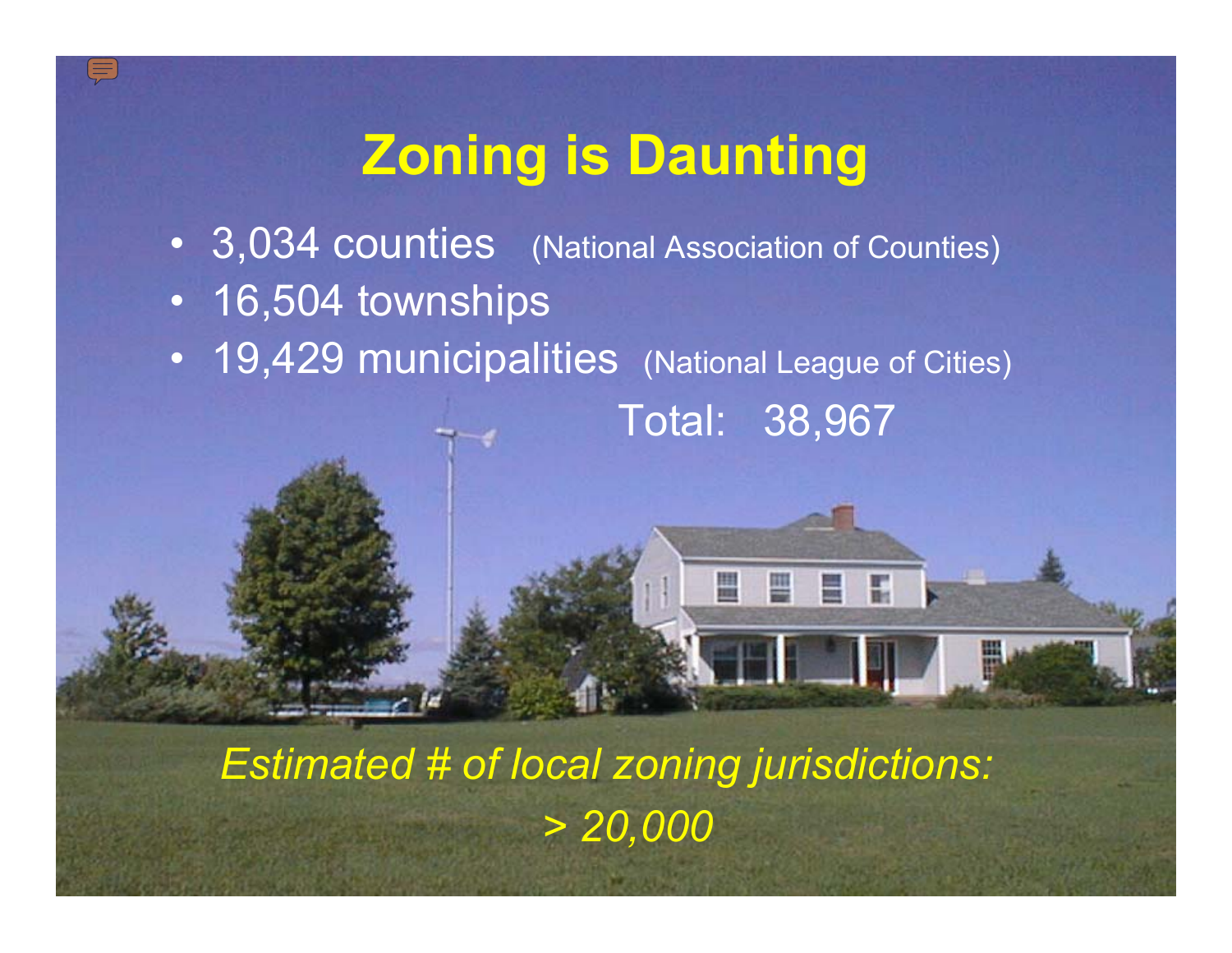## **Zoning Is Not the Same as Permitting**

- Zoning controls *whether* you can install a wind turbine
- Permitting controls *how* you install a wind turbine
	- Building permit (structural safety)
	- –Electrical permit (electrical safety)
	- –– Permitting is also done locally
- … but they may be "joined at the hip"
	- $-$  The procedures for zoning and permitting may be  $\overline{\phantom{a}}$ integrated at the local level

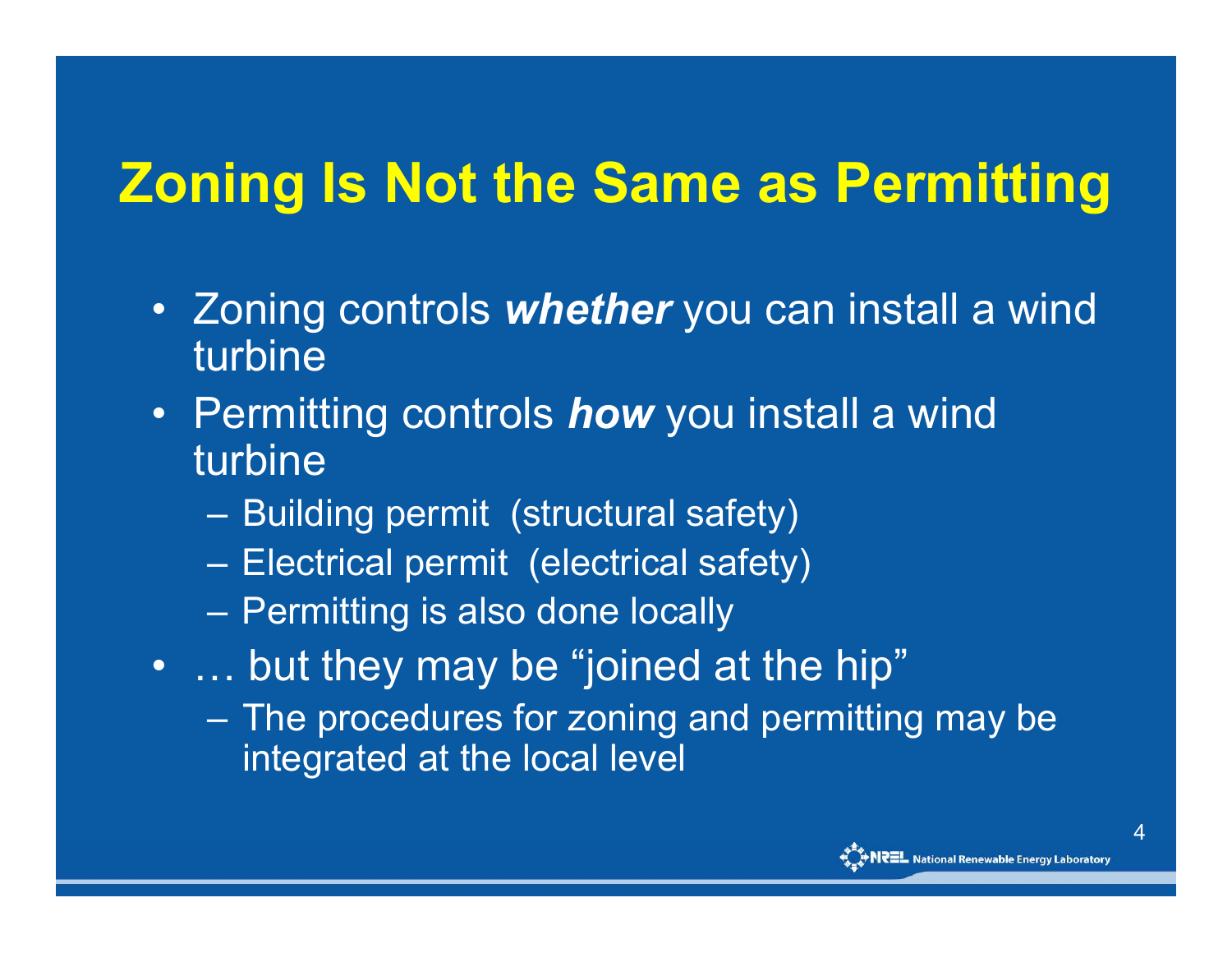# **Zoning Scenarios (I)**

- 1) No Zoning Code a few local jurisdictions have not yet exercised their authority to regulate land use
- 2) With Zoning Code
	- •In residential zones, structures up to  $\sim$  35 ft are <sup>a</sup>"permitted use"
		- •Based on firefighting limitations in the early 1900s
	- $\bullet$ Very few locations have wind-specific ordinances
	- • A taller tower may require a "special use" or "conditional use" permit
		- • Public hearing process can cost thousands of dollars and may take several months

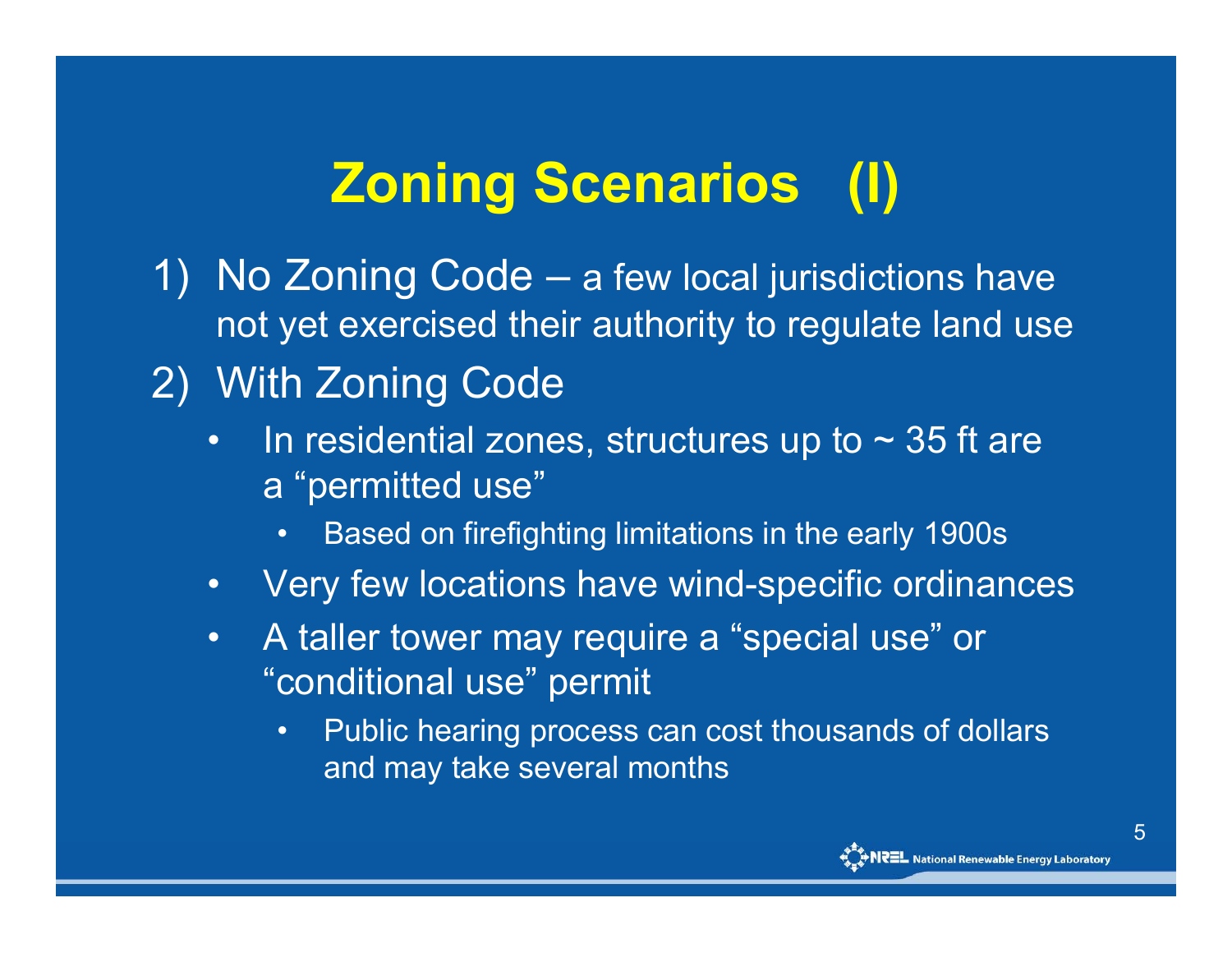## **Importance of "Micro-Siting"**

 $\sqrt{\frac{1}{2}}$ 



6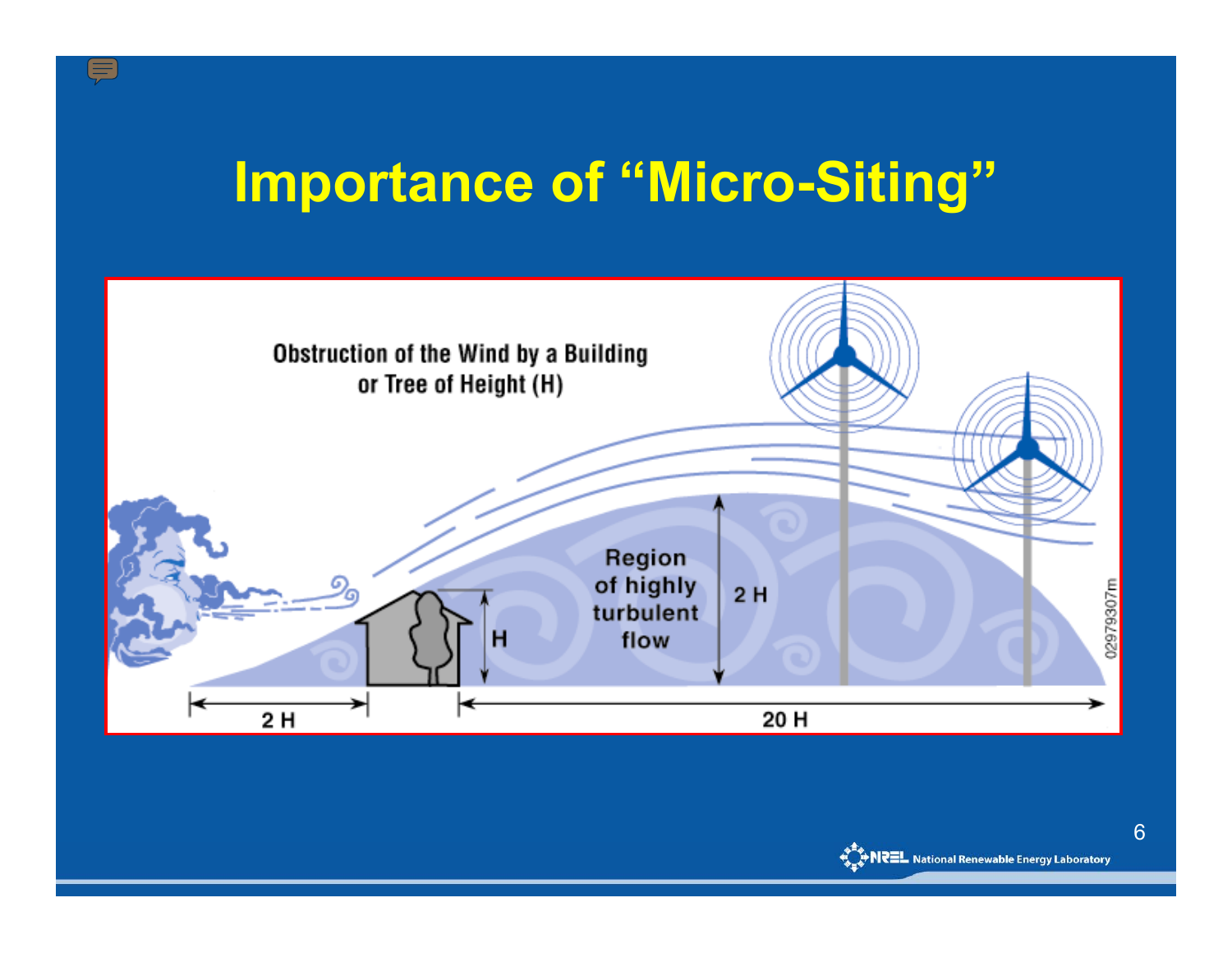### **For Wind Power, Height Matters**

- $\bullet$ • Power in the wind  $=$  k<sup>1</sup>  $l_2$  ρ Α  $\mathrm{V}^3$ 
	- $\mathcal{L}_{\mathcal{A}}$ Wind speed, V
	- $\mathcal{L}_{\mathcal{A}}$ – Swept area, A
	- Air density, ρ
	- Constant for units conversion, k
- The wind resource increases with height above the ground
	- $\mathcal{L}_{\mathcal{A}}$  The wind power available at 100 ft is typically twice that at 30 ft. (above open ground)



7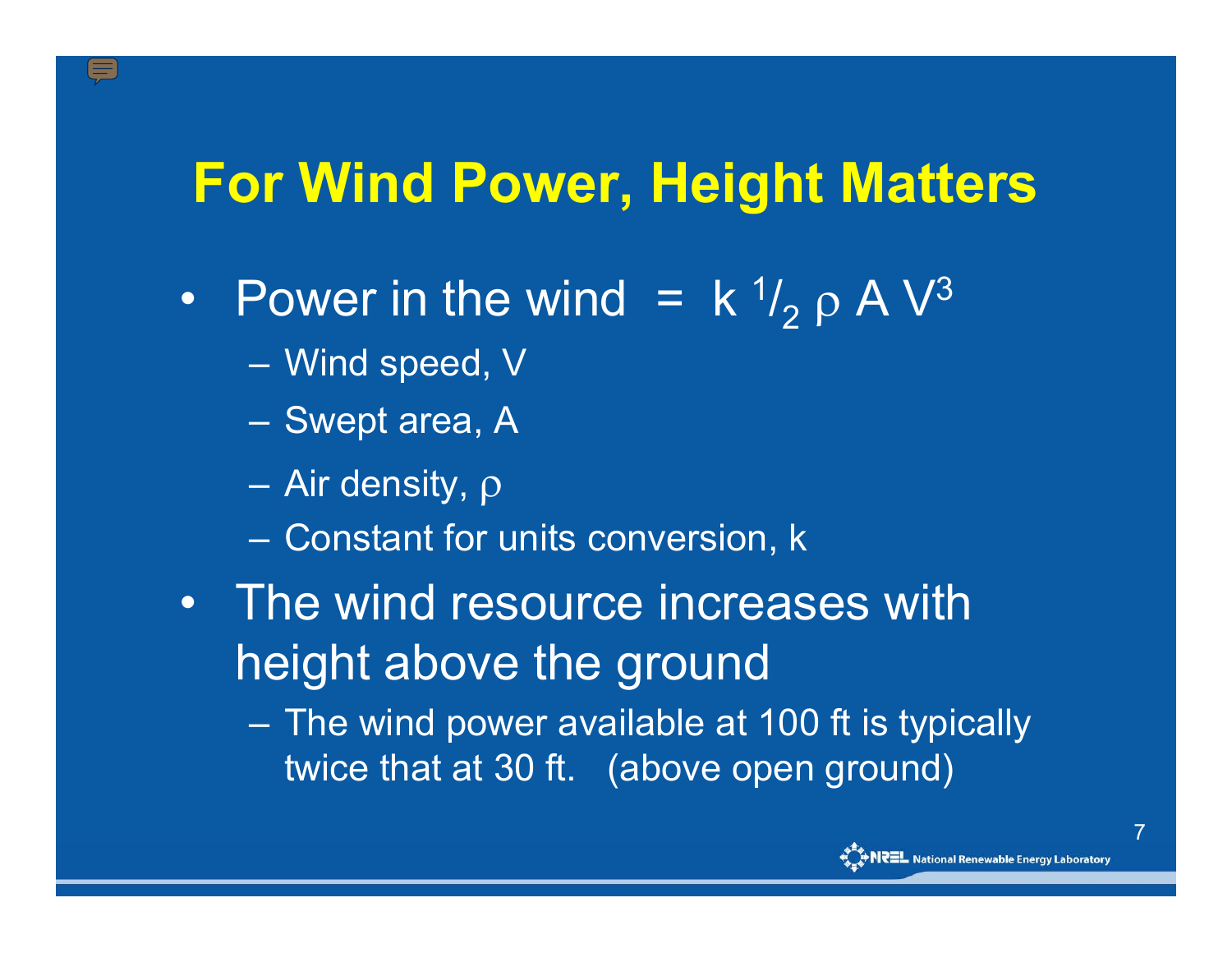# **Zoning Scenarios (I)**

- 1) No Zoning Code a few local jurisdictions have not yet exercised their authority to regulate land use
- 2) With Zoning Code
	- •In residential zones, structures up to  $\sim$  35 ft are <sup>a</sup>"permitted use"
		- •Based on firefighting limitations in the early 1900s
	- $\bullet$ Very few locations have wind-specific ordinances
	- • A taller tower may require a "special use" or "conditional use" permit
		- • Public hearing process can cost thousands of dollars and may take several months

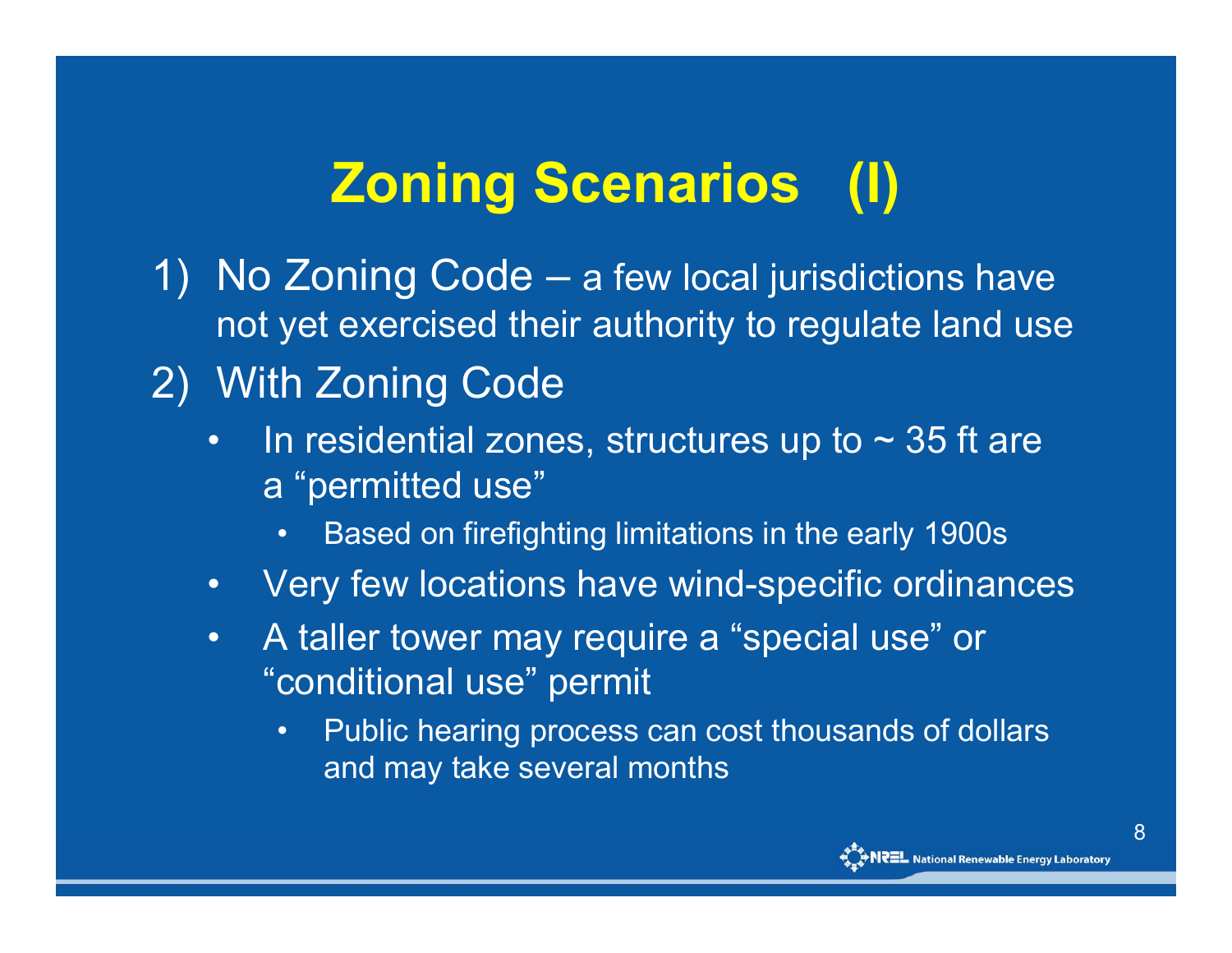## **Zoning Difficulties**

- • Dave & Jan Blittersdorf of Charlotte, Vermont, 2000
	- Obtained approval from the state Public Service Board for a 10-kW wind turbine, same process as large power plants
	- Required 11 months and \$6,250 in legal fees, plus an estimated \$4,250 in personal time
- • Bob Loebelenz of Dover, Massachusetts, 2001
	- Received building permit only to have it revoked 3 months later just days before installing his wind turbine
	- The following public hearing process lasted several months
	- Turbine was eventually permitted and installed

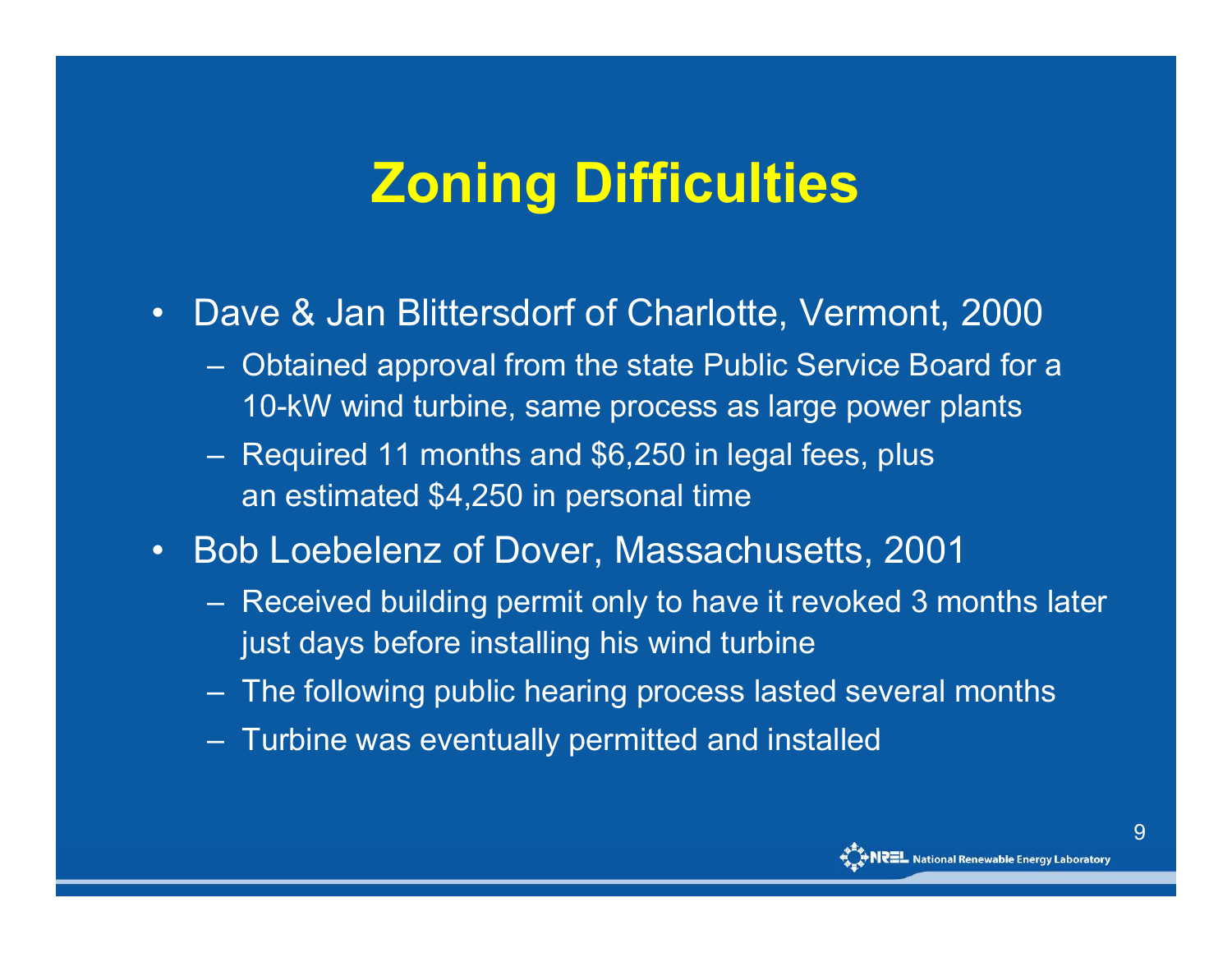# **Zoning Scenarios (II)**

- 3) State Preemption legislation has been used to preempt home rule in 3 states (at least)
- 4) Federal Preemption federal authority has been used to preempt home rule for cell phone towers and HAM radio towers
- $\bullet$  *Zoning approval for wind turbines may be difficult or impossible to get for urban and suburban locations*
- $\bullet$  Zoning is usually easier to obtain in rural areas

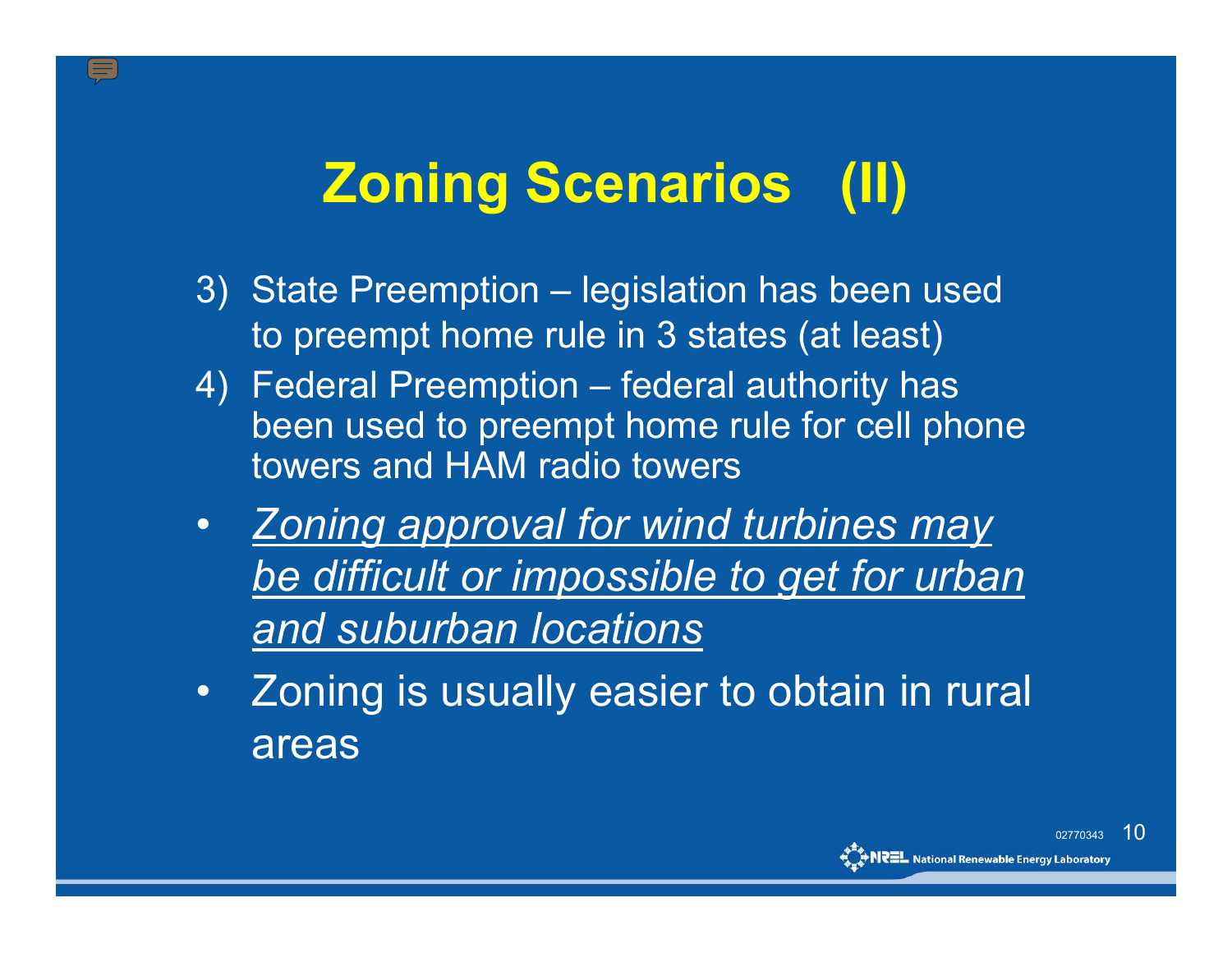## **Precedent for State Preemption (1)**

- $\bullet$  Wisconsin (66.0401), 1993 No restriction on wind systems allowed unless it satisfies one of the following:
	- 1. Serves to protect public health or safety
	- 2. Does not significantly increase the cost of the system or significantly decrease its efficiency
	- 3.Allows for an alternative of comparable cost and efficiency
- Has effect of "turning the tables" by putting the burden of proof on the zoning authority
- The law has been upheld in 2 court challenges

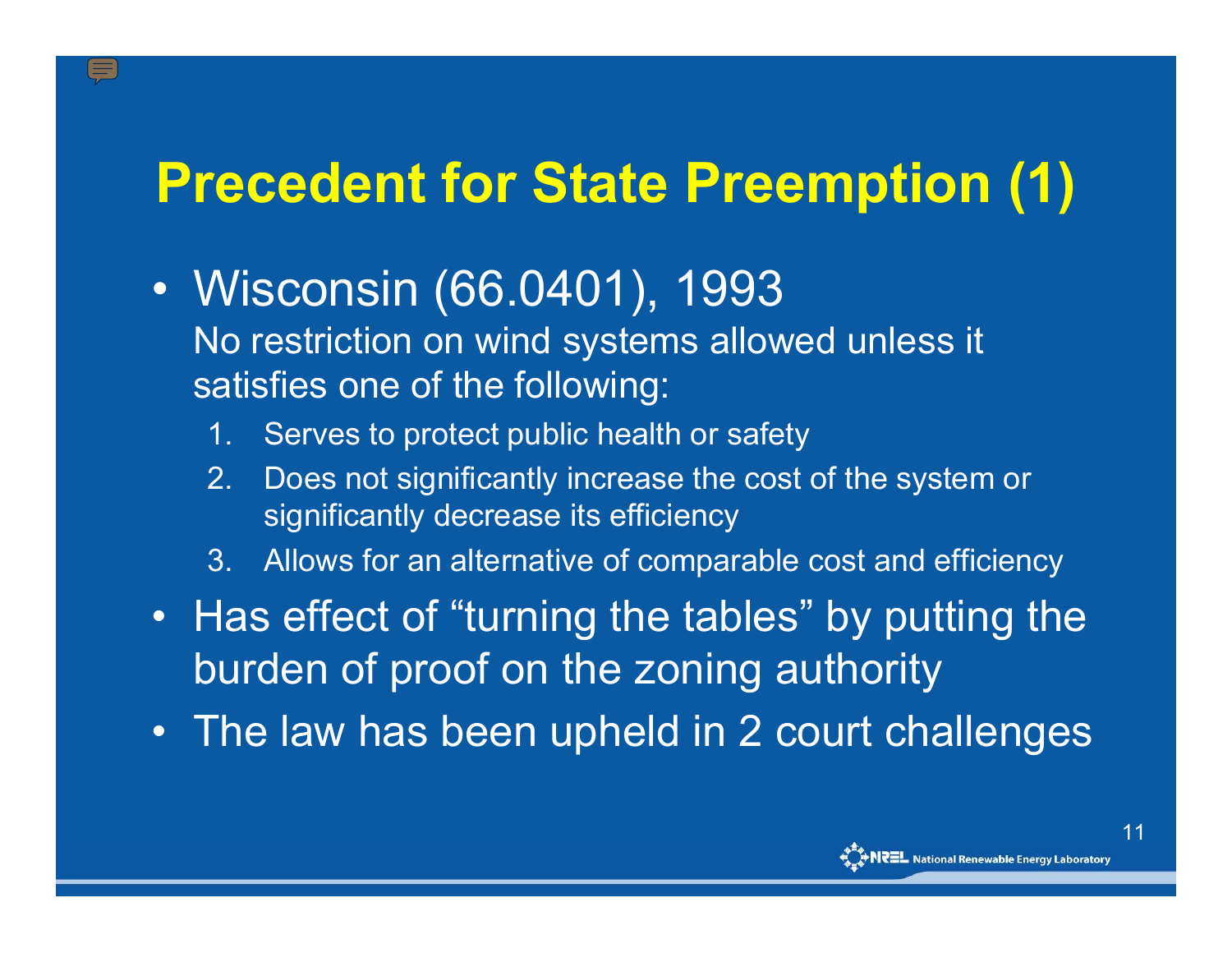## **Precedent for State Preemption (2)**

- $\bullet$  California (AB 1207), 2001
	- –- Implemented consistent state-wide standards for permitting small wind turbines by setting limits on restrictions including: tower height, notifications, setbacks, noise, turbine approval, etc.
	- – $-$  In jurisdictions without small wind zoning ordinances  $\,$ after July 1, 2002:
		- $\rightarrow$  Mandates approval of applications compliant with default terms in the statute
	- –Sunset clause: statute inoperative on July 1, 2005

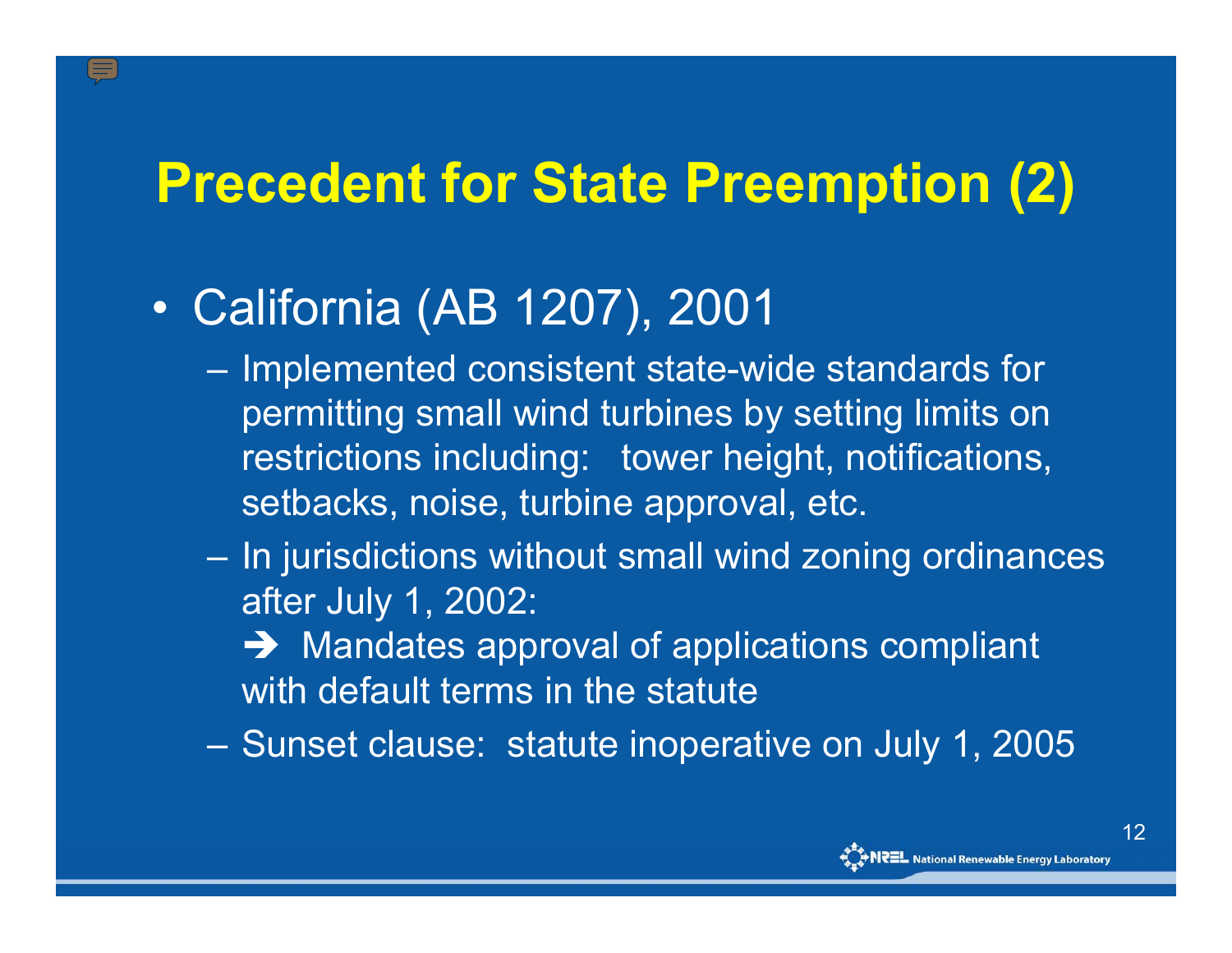## **Precedent for State Preemption (3)**

- $\bullet$  Massachusetts (Ch. 40A, Sec. 3), 2007
	- – No zoning ordinance or by-law shall … prohibit, unreasonably regulate, or require a special permit for the use of land for the primary purpose of commercial agriculture, …
	- – Commercial farms, nurseries, and greenhouses, > 5 acres, are substantially exempt from local zoning control.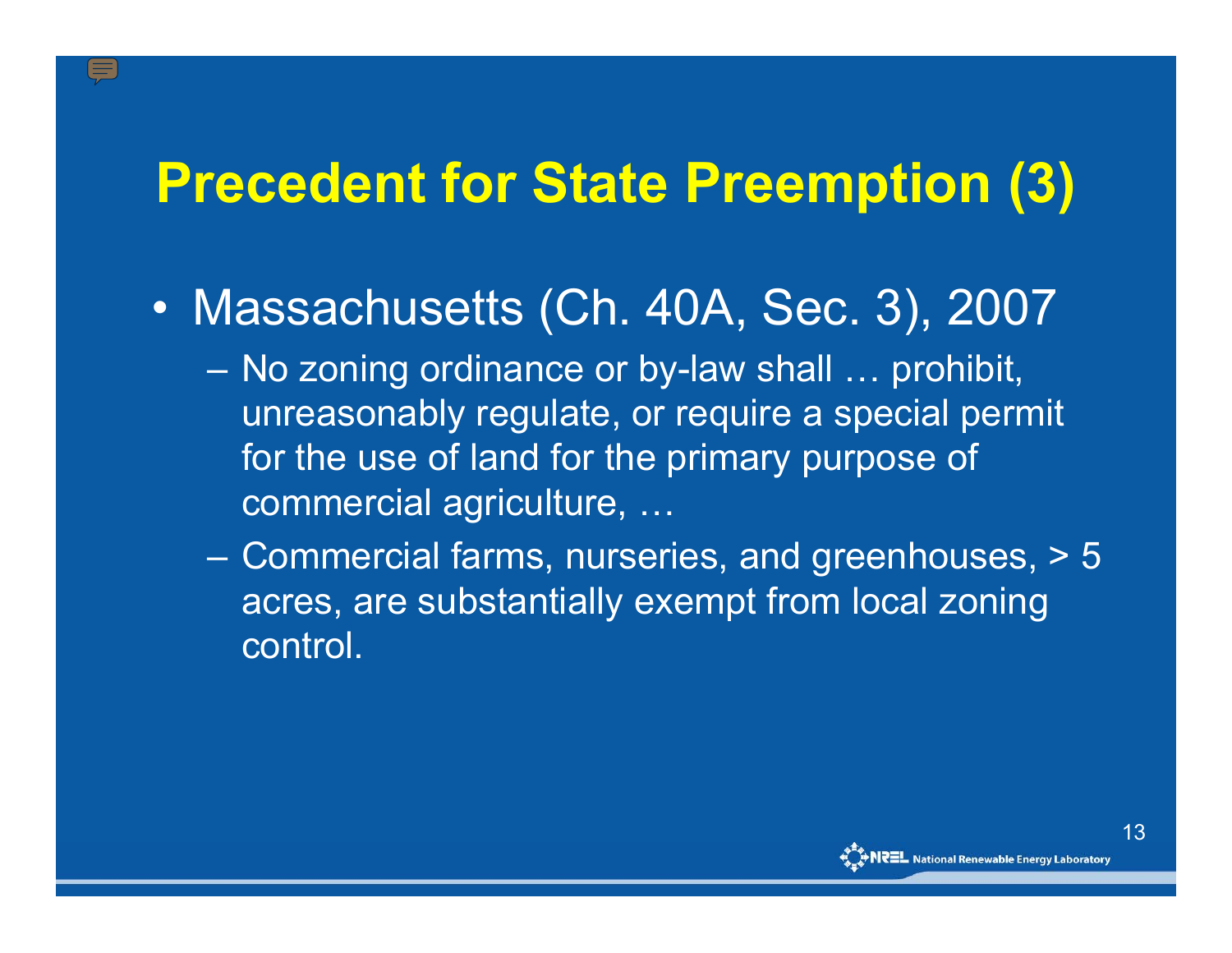## **Precedent for Federal Preemption (1)**

- The Telecommunications Act of 1996
- Precludes:
	- 1. Regulations that prohibit wireless services entirely, either directly or in effect
	- 2. Regulations based on environmental (health) effects if the facility complies with FCC rules
- "Limited Preemption" - The act also addresses "preservation of local zoning authority"
- Motive
	- $-$  Public interest in promoting expanded telecommunications  $\,$ services

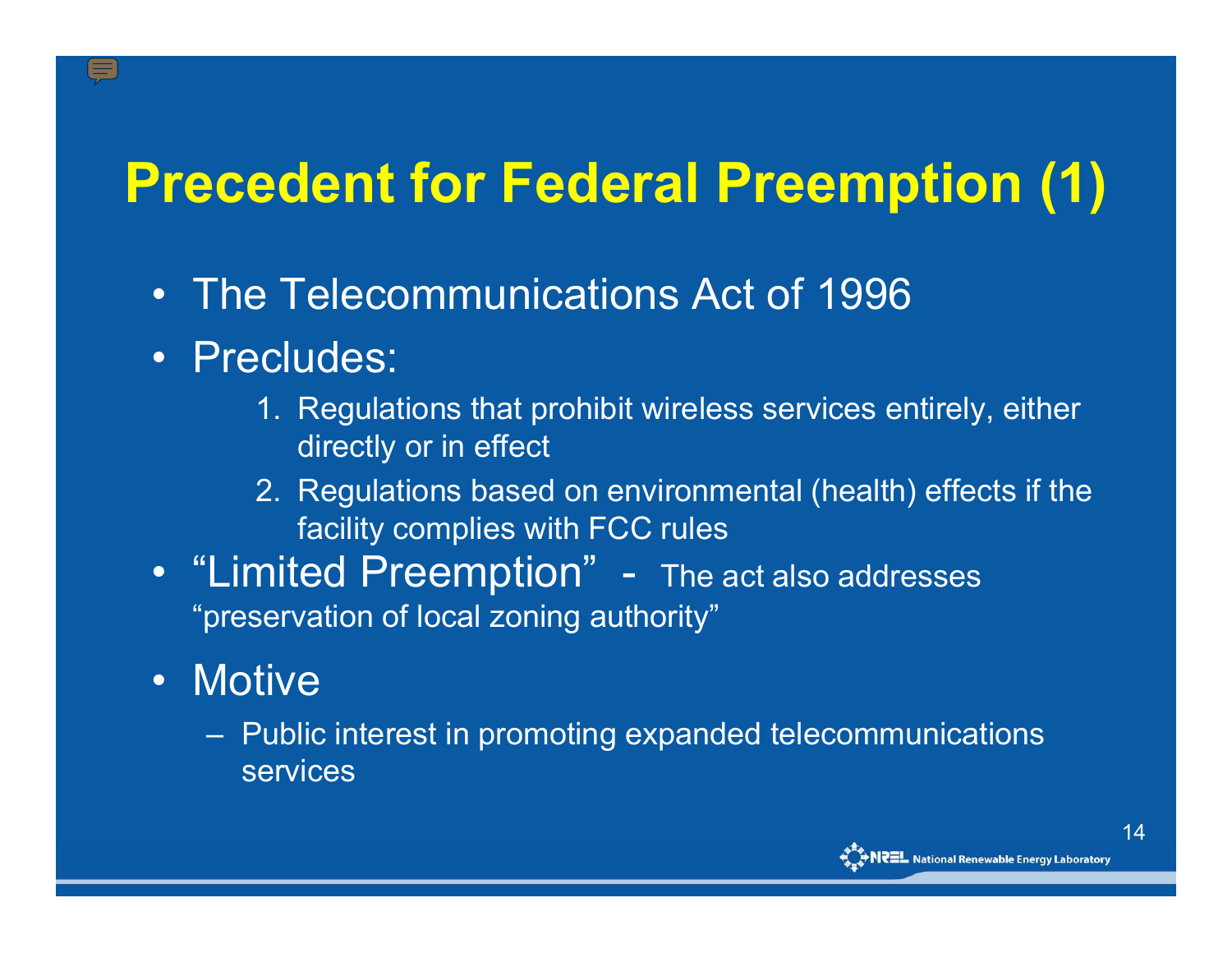## **Precedent for Federal Preemption (2)**

- $\bullet$  Federal Communications Commission (FCC) rule, PRB-1 (1985), protects the rights of amateur radio users to erect antenna towers
	- "Nevertheless, local regulations which involve placement, screening, or height of antennas based on health, safety, or aesthetic considerations must be crafted to accommodate reasonably amateur communications, and to represent the minimum practicable regulation to accomplish the local authority's legitimate purpose."

#### • Limited Preemption

- "must reasonably accommodate"
- "minimum practicable regulation"
- Motive
	- $-$  Public interest in promoting an amateur radio network that can $\,$ assist during regional or national emergencies